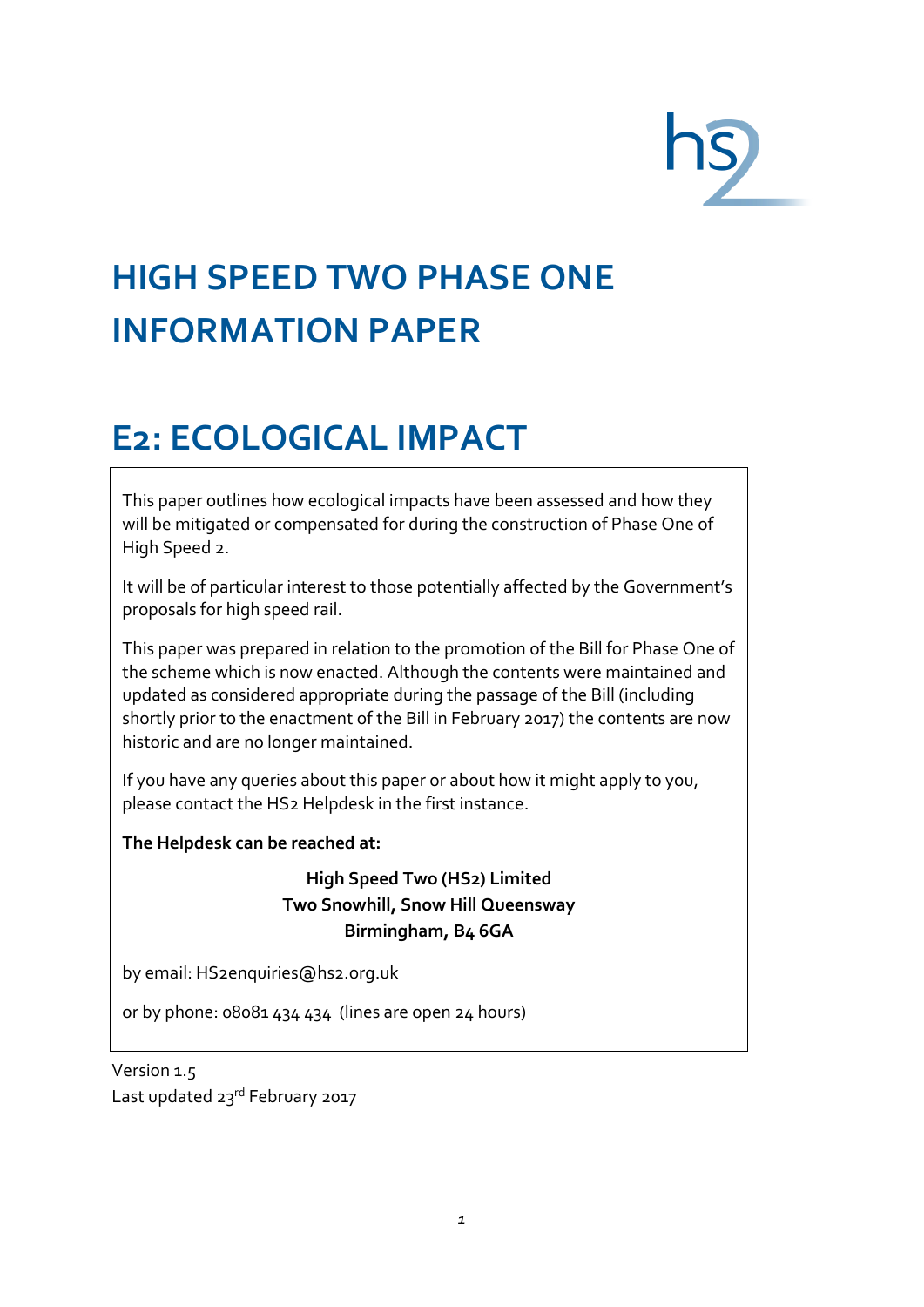### **E2: ECOLOGICAL IMPACT**

#### **1. Introduction**

- High Speed Two (HS2) is the Government's proposal for a new, high speed  $1.1.$ north-south railway. The proposal is being taken forward in two phases: Phase One will connect London with Birmingham and the West Midlands and Phase Two will extend the route to Manchester, Leeds and beyond.
- HS2 Ltd is the non-departmental public body responsible for developing and  $1.2.$ promoting these proposals. The company works to a Development Agreement made with the Secretary of State for Transport.
- $1.3.$ In November 20[1](#page-1-0)3, HS2 Ltd deposited a hybrid Bill<sup>1</sup> with Parliament to seek powers for the construction and operation of Phase One of HS2 (sometimes referred to as 'the Proposed Scheme'). The Bill is the culmination of nearly six years of work, including an Environmental Impact Assessment (EIA), the results of which were reported in an Environmental Statement (ES) submitted alongside the Bill. The Secretary of State has also published draft Environmental Minimum Requirements (EMRs), which set out the environmental and sustainability commitments that will be observed in the construction of the Proposed Scheme.
- The Bill is being promoted through Parliament by the Secretary of State for  $1.4.$ Transport (the 'Promoter'). The Secretary of State will also appoint a body responsible for delivering the Proposed Scheme under the powers granted by the Bill.
- $1.5.$ This body is known as the 'nominated undertaker'. There may well be more than one nominated undertaker – for example, HS2 Ltd could become the nominated undertaker for the main railway works, while Network Rail could become the nominated undertaker for works to an existing station such as Euston. But whoever they are, all nominated undertakers will be bound by the obligations contained in the Bill and the policies established in the EMRs.
- $1.6.$ These information papers have been produced to explain the commitments made in the Bill and the EMRs and how they will be applied to the design and construction of the Proposed Scheme. They also provide information about the Proposed Scheme itself, the powers contained in the Bill and how particular decisions about the project have been reached.

<u>.</u>

<span id="page-1-0"></span><sup>1</sup>The High Speed Rail (London – West Midlands) Bill, hereafter 'the Bill'.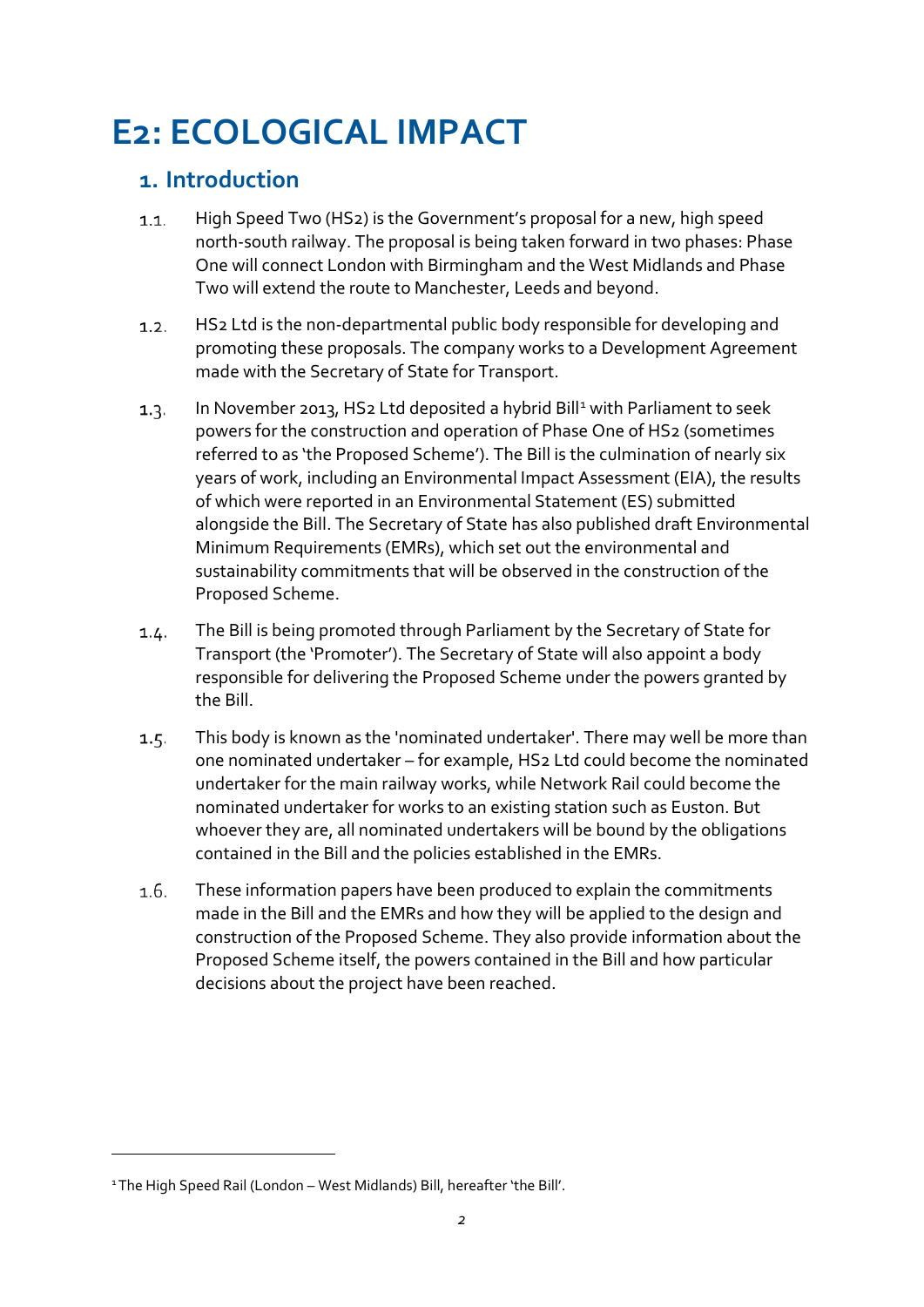#### **2. Overview**

This information paper outlines how ecological impacts have been assessed and  $2.1.$ how they will be mitigated or compensated for during the construction of the Proposed Scheme.

### **3. No net loss to biodiversity**

- The Proposed Scheme has the objective of seeking to ensure no net loss to  $3.1.$ Biodiversity. To measure losses and gains of habitats an adapted version of the Department for Environment, Food and Rural Affairs (Defra) Biodiversity Offsetting metric was developed in consultation with Defra and Natural England. It will be used to compare the biodiversity value of the habitats created and the habitats lost. Details of the methodology and metric are set out in the Scope and Methodology Report (SMR) addendum (volume 5 Appendix CT-001-000/2) of the Environmental Statement (ES) submitted with the Bill. It is intended that the metric will be re-run at appropriate intervals throughout the course of the project to demonstrate progress towards this objective
- In order to satisfy the licencing requirements noted in the impact assessment  $3.2.$ section below and to underpin the outcome of the biodiversity loss and gain calculation, habitats created for mitigation/compensation will need to be managed appropriately. The Environmental Memorandum contains a commitment to ensuring appropriate management by the Promoter and the nominated undertaker.

#### **4. Mitigation and compensation**

- In support of this objective the Proposed Scheme includes a range of mitigation  $4.1.$ and compensation measures. The Proposed Scheme will not affect any internationally designated sites, however three nationally important Sites of Special Scientific Interest (SSSIs) will be affected. These are the Mid Colne Valley SSSI, the Helmdon Disused Railway SSSI and Frays Farm Meadows SSSI. One Local Nature Reserve is also affected. For these sites mitigation measures have been developed on a site specific basis in consultation with Natural England.
- $4.2.$ There are also 91 non-statutory Local Wildlife Sites where there will be a direct loss of habitat. Mitigation for these sites has been developed in consultation with nature conservation Non-Government Organisations (NGOs) such as the local wildlife trusts.
- The Proposed Scheme will result in loss of 30.4ha of ancient woodland at 32 4.3. sites. To compensate for the loss of ancient woodland the nominated undertaker will use best practice measures such as re-using the ancient woodland soils and creating new mixed deciduous woodland. However, it is acknowledged that it is not possible to replace ancient woodland. Ancient woodland losses and associated compensation will be documented in an ancient woodland strategy in early 2017.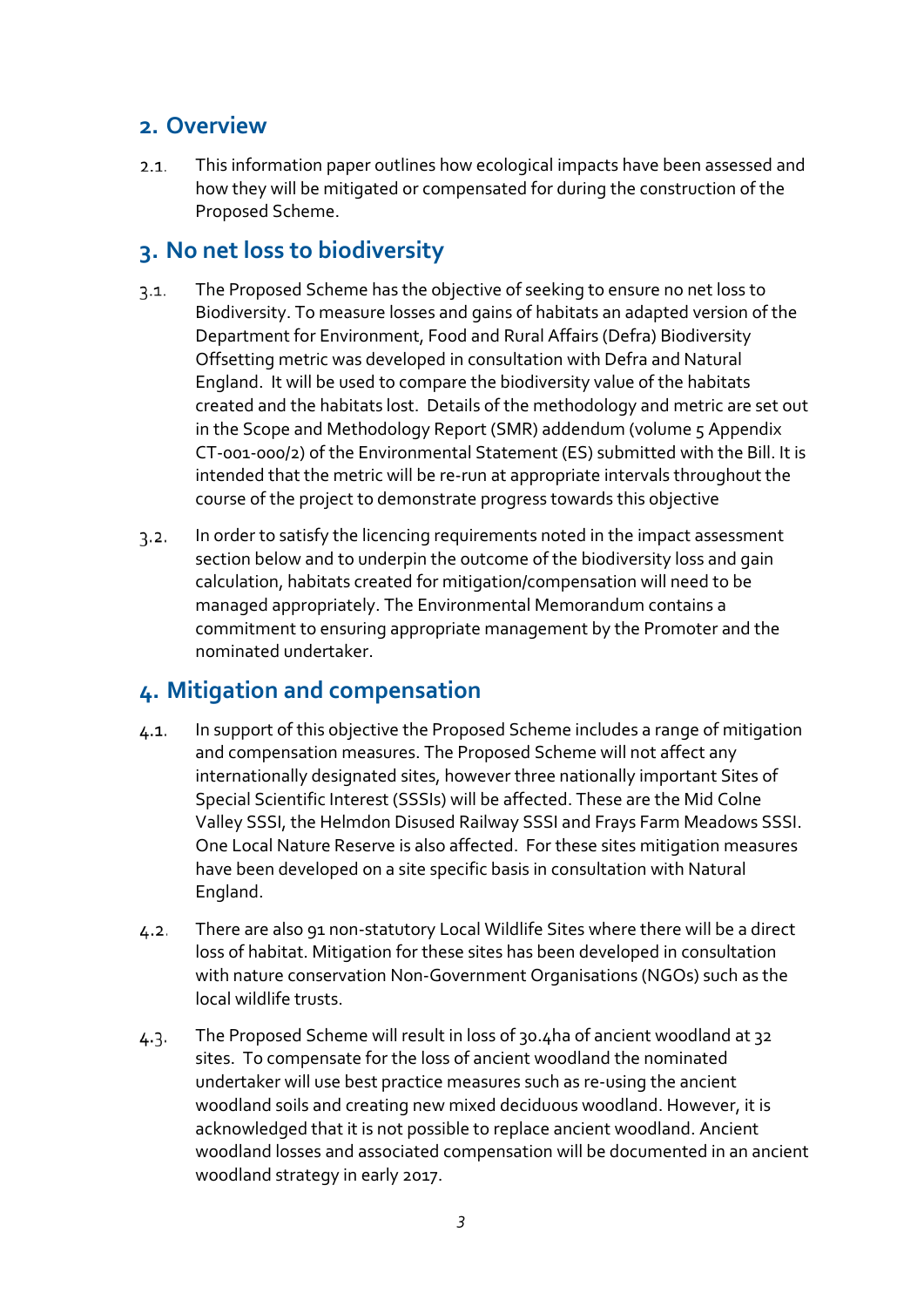- The Bill identifies those areas of habitat creation that will be required to  $4.4.$ maintain the populations of protected species. In addition to woodland, new areas of habitat such as grassland, heathland and ponds will be created for this purpose.
- Protected species that could potentially be affected by the Proposed Scheme  $4.5.$ include a number of bat species (including the Bechstein's bat and Barbastelle bat), great crested newts, otters, white-clawed crayfish and badgers. Birds that could potentially be affected by the construction and operation of the Proposed Scheme include barn owls. Mitigation in the Proposed Scheme includes measures such as habitat creation to link isolated areas of existing habitat, and the provision of underpasses or green bridges to help maintain movement of species in the landscape post-construction. These measures also support climate change requirements by allowing species to move more freely in response to changing climatic conditions.

#### **5. Ensuring outcomes**

- The draft Code of Construction Practice (CoCP) requires the nominated  $5.1.$ undertaker to ensure that procedures are implemented to control and limit disturbance to areas of nature conservation interest and protected species in accordance with relevant legislative requirements and accepted industry practice.
- The nominated undertaker will ensure compliance with the relevant statutory  $5.2.$ provisions in respect of the protection of areas of nature conservation interest and of protected species. Relevant provisions (at time of writing) include the following:
	- Wildlife and Countryside Act 1981 (as amended);
	- The Conservation of Habitats and Species Regulations 2010 (as amended);
	- Natural Environment and Rural Communities Act 2006
	- Countryside and Rights of Way Act 2000;
	- Weeds Act 1959; and
	- Protection of Badgers Act 1992.
- This includes demonstration by the Promoter that there is sufficient mitigation/  $5.3.$ compensation through the creation of new habitats and/or provision of special measures such as underpasses or green bridges to maintain the populations of the relevant species.
- In accordance with the Environmental Memorandum, the nominated undertaker  $5.4.$ will prepare Ecology Site Management Plans at detailed design stage and prior to any works commencing on site. These will specify the ecological objectives of each ecological habitat creation area, the measures to be taken to establish and maintain and monitor these habitats, and the detailed planting requirements.